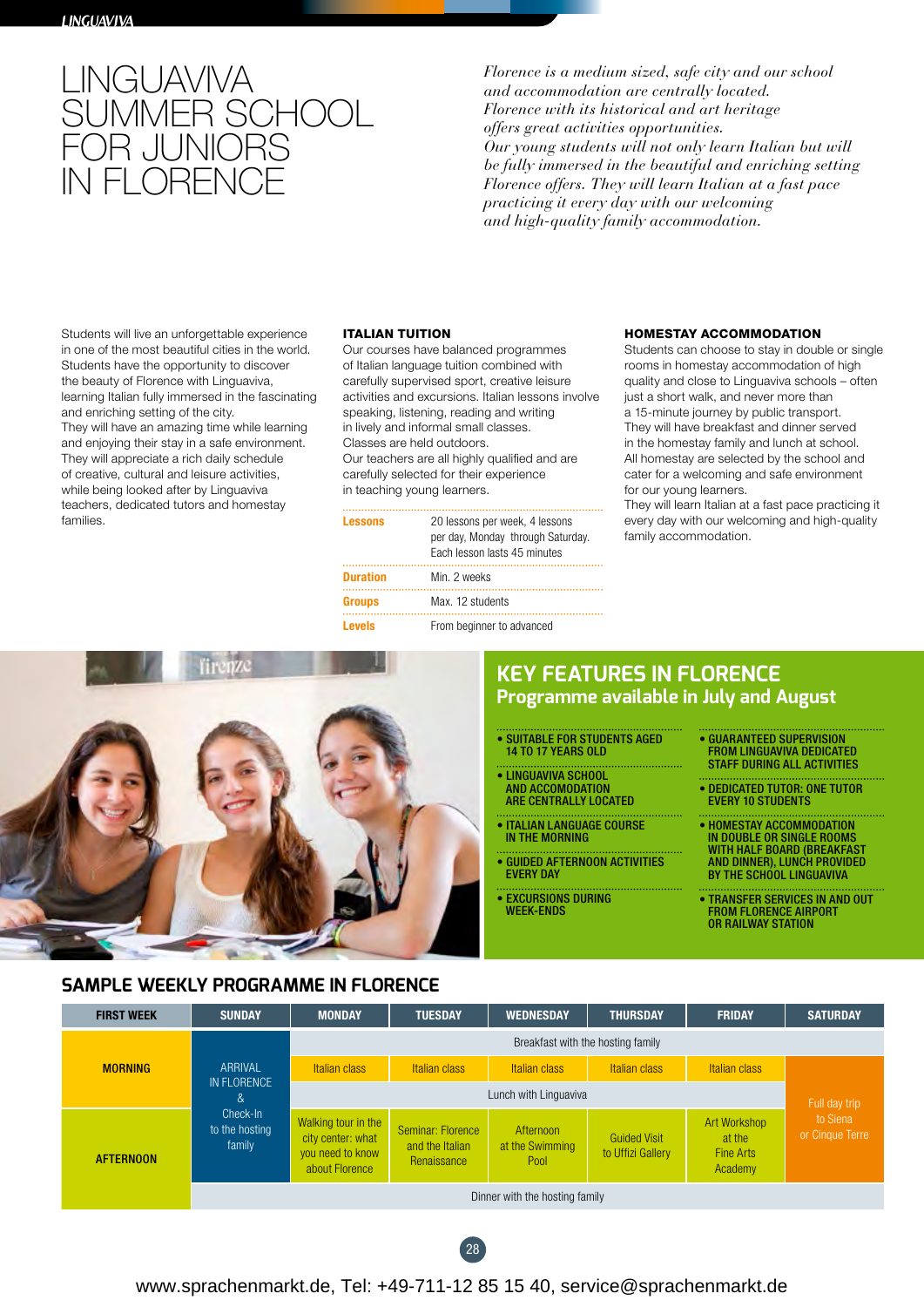

# CULTURAL & LEISURE **ACTIVITIES**

Through Linguaviva carefully planned activities, our students will discover Florence and Italy through visits to Renaissance Florence.

They will have great fun with our sports and recreational activities and our excursions which will take them to Siena, Pisa, Tuscan seaside. Students will always be escorted by Linguaviva staff. Our young students will find new international friends and enjoy balanced Italian courses with our highly qualified and expert teachers and during the activities with their newly acquired friends.

### ART HISTORY VISITS

Students will learn about the amazing richness of Florence Renaissance culture with guided visits to:

- Uffizi Gallery
- Accademia Gallery
- Duomo
- Santa Croce
- Santa Maria Novella

### SPORT AND RELAX

There is time to relax with new friends in the afternoon at the pool and Sunday excursions to the sea.

#### CREATIVE ACTIVITIES

Students will discover their talent and have fun with art workshops and cooking lessons.

#### EXCURSIONS

Our activity programme includes visits to:

- Siena and San Gimignano
- Pisa
- 5 Terre
- Lucca











# www.sprachenmarkt.de, Tel: +49-711-12 85 15 40, service@sprachenmarkt.de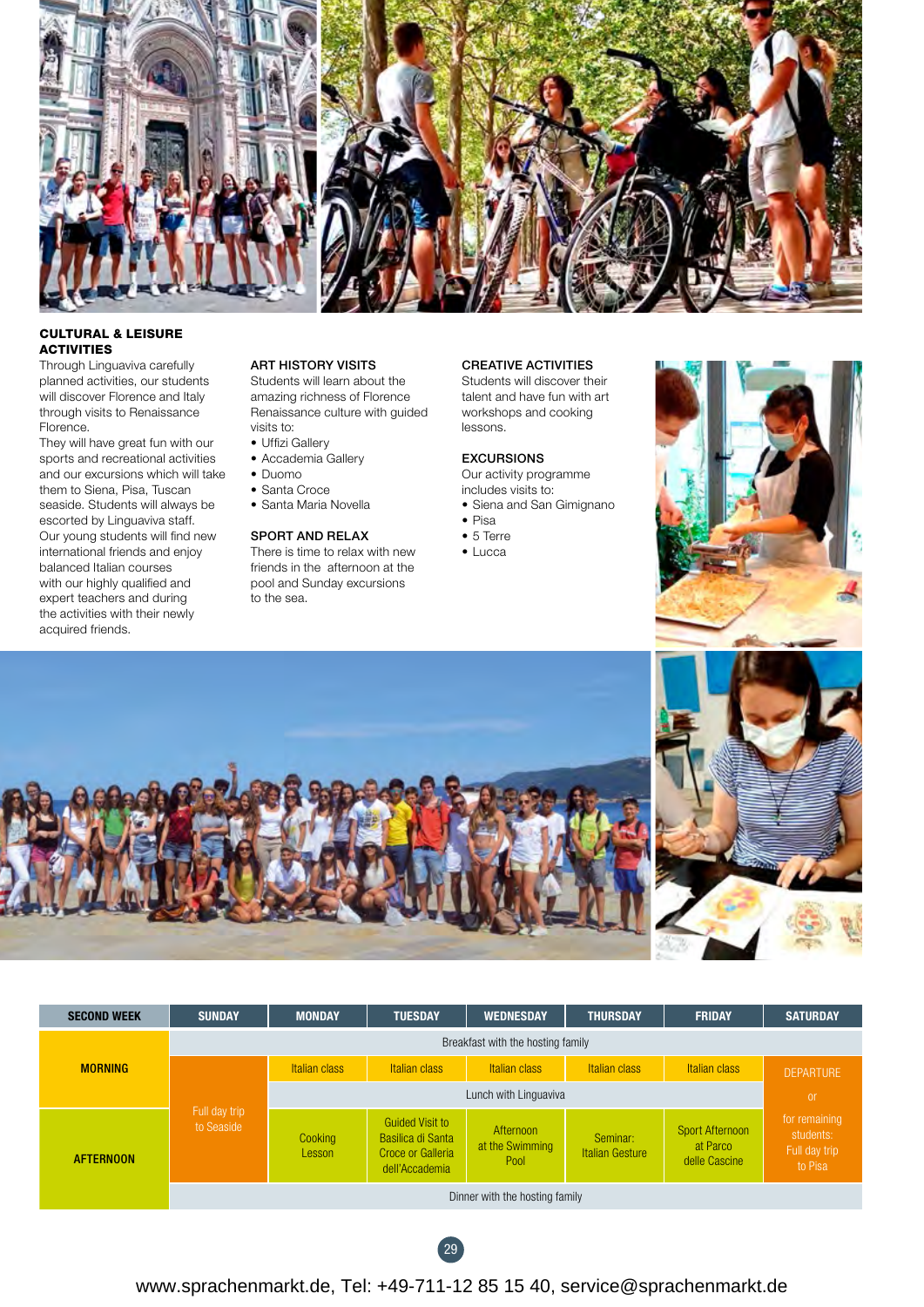

*Lignano, a peninsula stretching into the Adriatic Sea, is situated between Venice and Trieste. Lignano is a popular holiday resort with a mild, healthy climate and outstanding facilities for sport and entertainment. With its lively atmosphere and excellent amenities, Lignano provides the ideal environment for study and leisure.*

Our International Summer School is in the mid-zone of Lignano between the deep blue of the sea and the peaceful green of the luxurious pinewood. It is in a pleasant residential village, Villaggio Adriatico, which hosts holiday programmes for Italian teenagers. Our junior centre has an extensive pinewood park, a wide private beach and numerous sport facilities such as swimming pool, basketball, volleyball and soccer courts. It is the perfect setting to have outdoor classes and to organize sports and leisure activities.



# **SAMPLE WEEKLY PROGRAMME IN LIGNANO**

# **KEY FEATURES IN LIGNANO**

- **Programme available in July**
- SUITABLE FOR STUDENTS AGED 12 TO 17 YEARS OLD
- FULLY EQUIPPED JUNIOR CENTRE WITH DINING, LEISURE AND ACTIVITY ROOMS
- SPORT FACILITIES: SWIMMING POOL, BASKETBALL, VOLLEYBALL, SOCCER AND TENNIS COURTS
- PRIVATE BEACH
- FULL BOARD RESIDENTIAL ACCOMMODATION IN ROOMS WITH 2 - 4 BEDS AND PRIVATE BATHROOM
- NURSING STATION WITH A DOCTOR IN ATTENDANCE 24 HOURS A DAY TO DEAL WITH ANY MEDICAL PROBLEM
- ENJOYABLE AND SAFE STAY WITH **SUPERVISION AND SECURITY RULES** FOR OUR YOUNGER GUESTS
- OUR QUALIFIED STAFF IS RESIDENT IN THE CENTRE
- RICH PROGRAMME OF SPORTS AND LEISURE ACTIVITIES AND FULL DAY EXCURSION ONCE A WEEK
- TRANSFER SERVICES IN AND OUT FROM VENICE AIRPORT OR CLOSE RAILWAY STATION

| <b>SCHEDULE</b>                     | <b>SUNDAY</b>                                                          | <b>MONDAY</b>                                     | <b>TUESDAY</b>                                | <b>WEDNESDAY</b>                           | <b>THURSDAY</b>       | <b>FRIDAY</b>              | <b>SATURDAY</b>            | <b>SUNDAY</b>                                                            |
|-------------------------------------|------------------------------------------------------------------------|---------------------------------------------------|-----------------------------------------------|--------------------------------------------|-----------------------|----------------------------|----------------------------|--------------------------------------------------------------------------|
| $8.00$ am - $8.50$ am               | <b>Breakfast</b>                                                       | <b>Breakfast</b>                                  | <b>Breakfast</b>                              | <b>Breakfast</b>                           | <b>Breakfast</b>      | <b>Breakfast</b>           | <b>Breakfast</b>           | <b>Breakfast</b>                                                         |
| $9.00$ am - 12.15 am                | Students'<br>arrival                                                   | Italian classes                                   | <b>Italian classes</b>                        | <b>Italian classes</b>                     |                       | Italian classes            | Italian classes            | <b>DEPARTURE</b>                                                         |
| 12.30 pm $-$ 1.15 pm                | Lunch                                                                  | Lunch                                             | Lunch                                         | Lunch                                      | Full day<br>excursion | Lunch                      | Lunch                      | <sub>or</sub><br>for remaining<br>students:<br>Full day at<br>Aquasplash |
| 1.15 $pm - 3.00$ $pm$               | Relax                                                                  | Relax                                             | Relax                                         | Relax                                      |                       | Relax                      | Relax                      |                                                                          |
| $3.00 \text{ pm} - 6.00 \text{ pm}$ | <b>Placement test</b><br>and afternoon<br>on the beach                 | <b>Sports</b><br>and beach                        | <b>Sports</b><br>and beach                    | <b>Sports</b><br>and beach                 |                       | <b>Sports</b><br>and beach | <b>Sports</b><br>and beach |                                                                          |
| $7.15$ pm $- 8.15$ pm               | Dinner                                                                 | Dinner                                            | Dinner                                        | Dinner                                     | Dinner                | Dinner                     | Dinner                     | Dinner                                                                   |
| $8.30$ pm - 11.00 pm                | Welcome<br>evening and<br>presentation<br>of the leisure<br>activities | Walk in the<br>centre of<br>Lignano<br>Sabbiadoro | Evening on the<br>beach with<br>sport matches | Walk in the<br>centre of<br>Lignano Pineta | Open air cinema       | <b>Disco</b>               | Amusement<br>Park          | Treasure<br>Hunting                                                      |



www.sprachenmarkt.de, Tel: +49-711-12 85 15 40, service@sprachenmarkt.de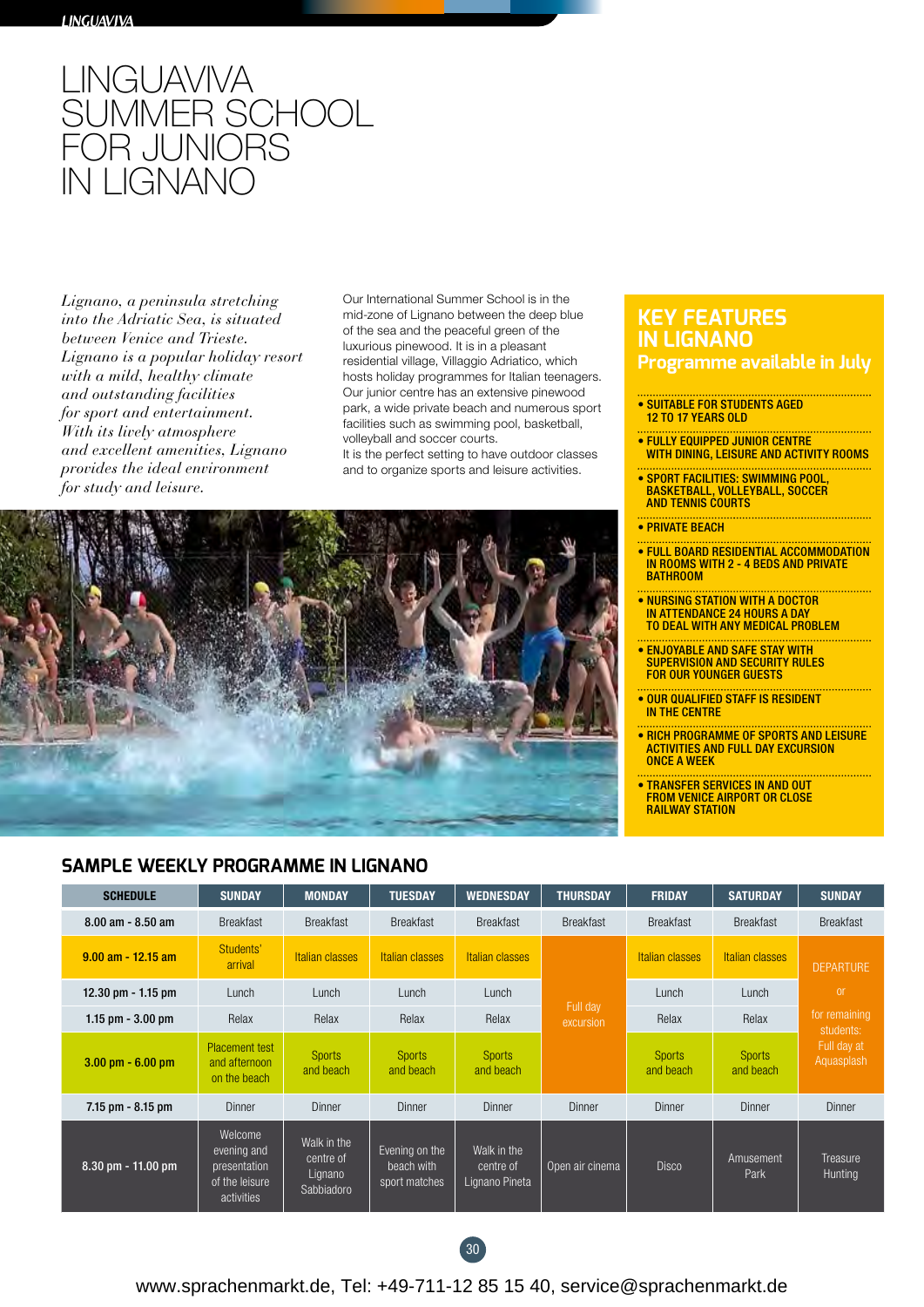

### ITALIAN TUITION

Our courses have balanced programmes of Italian language tuition combined with carefully supervised sport, creative leisure activities and excursions. Italian lessons involve speaking, listening, reading and writing in lively and informal small classes.

Classes are held outdoors. Our teachers are all highly qualified and are carefully selected for their experience in teaching young learners.

| <b>Lessons</b>  | 20 lessons per week, 4 lessons<br>per day, Monday through Saturday.<br>Each lesson lasts 45 minutes |
|-----------------|-----------------------------------------------------------------------------------------------------|
| <b>Duration</b> | Min. 2 weeks                                                                                        |
| <b>Groups</b>   | Max. 12 students                                                                                    |
| <b>Levels</b>   | From beginner to advanced                                                                           |

### RESIDENTIAL ACCOMMODATION

At Linguaviva campus boys and girls are accommodated according to age, gender and nationality in rooms with 2 – 4 beds and private bathroom facilities.

Rooms are cleaned daily and a laundry service is provided on weekly basis.

Bed linen will be provided and will be changed weekly.

Bath and beach towels are not provided. All our qualified staff is resident in the centre to ensure a constant assistance and support for our quests.

Meals: three hot buffet meals are provided every day at the centralized buffet-restaurant. Packed lunch is provided for full day excursions.

# SPORT AND LEISURE ACTIVITIES

Students can choose from a wide range of sports and creative activities according to their taste and interests.

Every Sunday afternoon our Staff presents to the students the weekly programme of leisure activities, according to their age group.

The instructors will encourage students to practise their Italian as they work with them to develop new skills in the afternoon activity sessions.

### SPORTS

Our students have a wide choice of supervised sports:

- Tennis
- Soccer and Beach soccer
- Volleyball
- Beachvolley
- Swimming
- Basketball • Skating
- 

### FUN LEISURE ACTIVITIES

- Evening walks in town
- Discotheque
- Beach games

#### EXCURSIONS

Our activity programme includes educational visits to interesting places near Lignano. Students will be escorted by experienced members of staff. Once a week there will be a full day excursion to:

- Venice
- Verona
- Gardaland
- Trieste